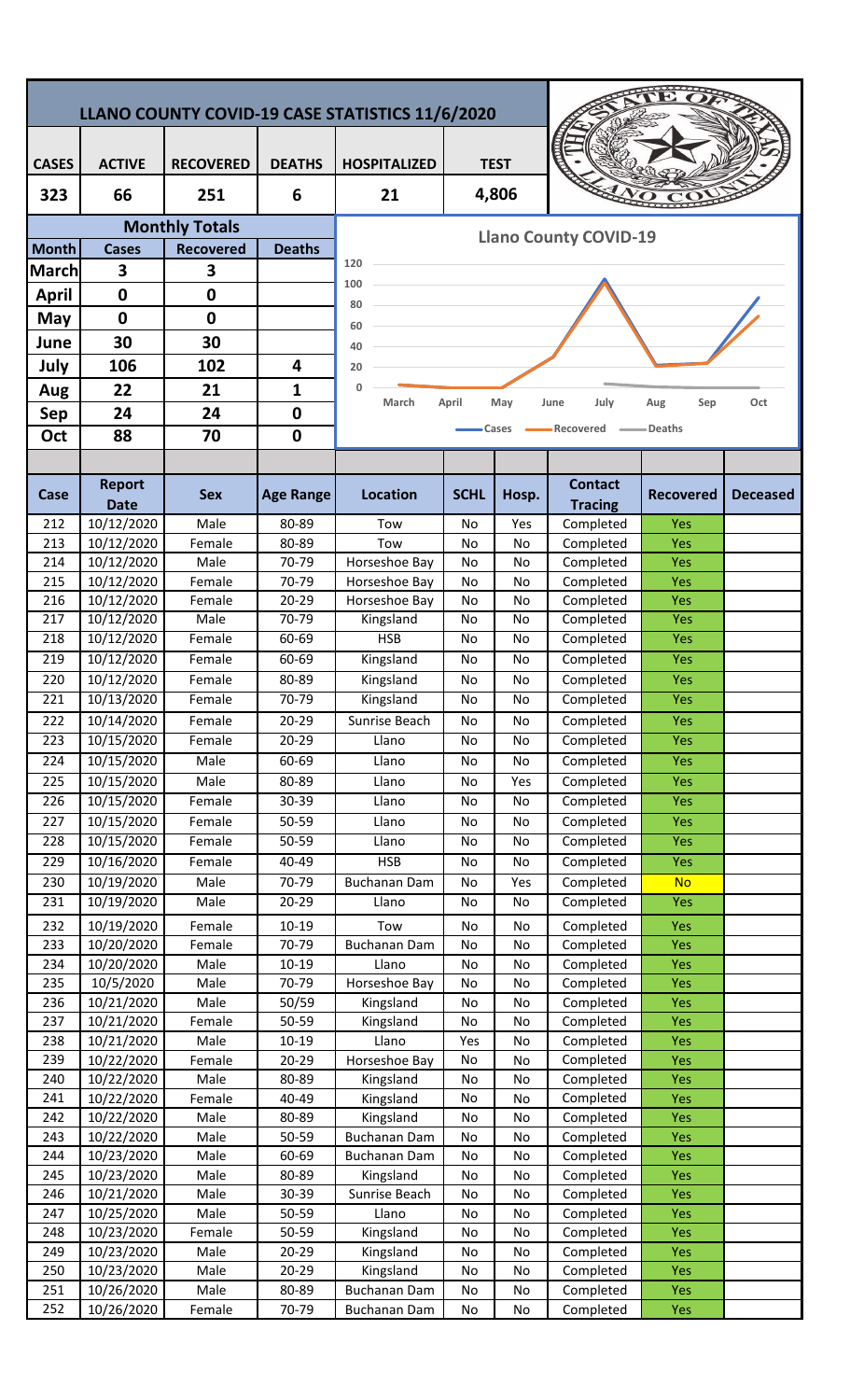| 253 | 10/26/2020 | Male   | 80-89     | Kingsland             | No  | No  | Completed | Yes        |          |
|-----|------------|--------|-----------|-----------------------|-----|-----|-----------|------------|----------|
| 254 | 10/26/2020 | Female | 80-89     | Kingsland             | No  | No  | Completed | Yes        |          |
| 255 | 10/26/2020 | Male   | 70-79     | <b>Buchanan Dam</b>   | No  | No  | Completed | <b>Yes</b> |          |
| 256 | 10/26/2020 | Female | 80-89     | Kingsland             | No  | No  | Completed | Yes        |          |
| 257 |            |        |           |                       |     |     |           |            |          |
|     | 10/26/2020 | Female | 60-69     | Horseshoe Bay         | No  | No  | Completed | <b>Yes</b> |          |
| 258 | 10/26/2020 | Female | 40-49     | Kingsland             | No  | No  | Completed | Yes        |          |
| 259 | 10/27/2020 | Female | 60-69     | Kingsland             | No  | No  | Completed | <b>No</b>  |          |
| 260 | 10/28/2020 | Female | 20-29     | Kingsland             | No  | No  | Completed | <b>No</b>  |          |
| 261 | 10/28/2020 | Female | 50-59     | Llano                 | No  | No  | Completed | <b>No</b>  |          |
| 262 | 10/28/2020 | Male   | $20 - 29$ | Kingsland             | No  | No  | Completed | <b>No</b>  |          |
| 263 | 10/29/2020 | Male   | 70-79     | Bluffton              | No  | No  | Completed | <b>No</b>  |          |
| 264 | 10/29/2020 | Female | 70-79     | Bluffton              | No  | No  | Completed | <b>No</b>  |          |
| 265 | 10/29/2020 | Male   | 10-19     | Buchanan Dam          | Yes | No  | Completed | <b>No</b>  |          |
| 266 | 10/29/2020 | Male   | 20-29     | Kingsland             | No  | No  | Completed | <b>No</b>  |          |
| 267 | 10/29/2020 | Female | 50-59     |                       |     |     |           | <b>No</b>  |          |
|     |            |        |           | Llano                 | No  | No  | Completed |            |          |
| 268 | 10/29/2020 | Male   | 80-89     | Kingsland             | No  | No  | Completed | <b>No</b>  |          |
| 269 | 10/30/2020 | Male   | 60-69     | Kingsland             | No  | No  | Completed | <b>No</b>  |          |
| 270 | 10/30/2020 | Male   | 60-69     | Llano                 | No  | No  | Completed | <b>No</b>  |          |
| 271 | 10/30/2020 | Female | 40-49     | Llano                 | Yes | No  | Completed | <b>No</b>  |          |
| 272 | 10/30/2020 | Female | $10 - 19$ | Buchanan Dam          | Yes | No  | Completed | <b>No</b>  |          |
| 273 | 10/30/2020 | Male   | 40-49     | Kingsland             | No  | No  | Completed | <b>No</b>  |          |
| 274 | 10/30/2020 | Female | 60-69     | Kingsland             | No  | No  | Completed | <b>No</b>  |          |
| 275 | 10/30/2020 | Male   | 80-89     | Kingsland             | No  | No  | Completed | <b>No</b>  |          |
| 276 | 11/2/2020  | Male   | 70-79     | Kingsland             | No  | No  | Completed | <b>No</b>  |          |
| 277 | 11/2/2020  | Male   | $20 - 29$ | Kingsland             | No  | No  | Completed | <b>No</b>  |          |
|     |            |        |           |                       |     |     |           |            |          |
| 278 | 11/2/2020  | Female | 80-89     | Kingsland             | No  | Yes | Completed | <b>No</b>  |          |
| 279 | 11/2/2020  | Female | 80-89     | Kingsland             | No  | Yes | Completed | <b>No</b>  |          |
| 280 | 11/2/2020  | Female | $10 - 19$ | Kingsland             | No  | Yes | Completed | <b>No</b>  |          |
| 281 | 11/2/2020  | Male   | 70-79     | Llano                 | No  | No  | Completed | <b>No</b>  |          |
| 282 | 11/2/2020  | Female | 80-89     | Kingsland             | No  | No  | Completed | <b>No</b>  |          |
| 283 | 11/2/2020  | Female | 10-19     | Kingsland             | Yes | No  | Completed | <b>No</b>  |          |
| 284 | 11/2/2020  | Female | 80-89     | Kingsland             | No  | No  | Completed | <b>No</b>  |          |
| 285 | 11/2/2020  | Female | 30-39     | Horseshoe Bay         | No  | No  | Completed | <b>No</b>  |          |
| 286 | 11/2/2020  | Female | $10 - 19$ | Llano                 | Yes | No  | Completed | <b>No</b>  |          |
| 287 | 11/2/2020  | Female | $10 - 20$ | Tow                   | Yes | No  | Completed | <b>No</b>  |          |
| 288 | 11/2/2020  | Male   | 70-79     | Buchanan Dam          | No  | No  | Completed | <b>No</b>  |          |
|     |            |        |           |                       |     |     |           |            |          |
| 289 | 11/2/2020  | Female | 40-49     | Buchanan Dam          | No  | No  | Completed | <b>No</b>  |          |
| 290 | 11/2/2020  | Female | 60-69     | Kingsland             | No  | No  | Completed | <b>No</b>  |          |
| 291 | 11/2/2020  | Male   | 60-69     | Kingsland             | No  | No  | Completed | <b>No</b>  |          |
| 292 | 11/2/2020  | Male   | 60-69     | Horseshoe Bay         | No  | No  | Completed | <b>No</b>  |          |
| 293 | 11/3/2020  | Female | 60-69     | Llano                 | No  | No  | Completed | <b>No</b>  |          |
| 294 | 11/3/2020  | Male   | 80-89     | Kingsland             | No  | No  | Completed | <b>No</b>  |          |
| 295 | 11/4/2020  | Female | 70-79     | Llano                 | No  | No  | Completed | <b>No</b>  |          |
| 296 | 11/4/2020  | Female | 70-79     | Horseshoe Bay         | No  | No  | Completed | <b>No</b>  |          |
| 297 | 11/4/2020  | Male   | 60-69     | Llano                 | No  | No  | Completed | <b>No</b>  |          |
| 298 | 11/4/2020  | Female | $10 - 19$ | Llano                 | Yes | No  | Completed | <b>No</b>  |          |
|     |            |        |           |                       |     |     |           |            |          |
| 299 | 11/4/2020  | Female | 60-69     | Kingsland             | No  | No  | Completed | <b>No</b>  |          |
| 300 | 11/4/2020  | Female | 60-69     | Horseshoe Bay         | No  | No  | Completed | <b>No</b>  |          |
| 301 | 11/4/2020  | Female | 50-59     | Horseshoe Bay         | No  | No  | Completed | <b>No</b>  |          |
| 302 | 11/4/2020  | Female | 70-79     | Horseshoe Bay         | No  | No  | Completed | <b>No</b>  |          |
| 303 | 11/4/2020  | Female | 50-59     | Kingsland             | No  | No  | Completed | <b>No</b>  |          |
| 304 | 11/5/2020  | Male   | 80-89     | <b>Highland Haven</b> | No  | Yes | Completed | <b>No</b>  |          |
| 305 | 11/5/2020  | Female | 70-79     | <b>Highland Haven</b> | No  | Yes | Completed | <b>No</b>  |          |
| 306 | 11/5/2020  | Female | 50-59     | Horseshoe Bay         | No  | No  | Completed | <b>No</b>  |          |
| 307 | 11/5/2020  | Female | 80-89     | Kingsland             | No  | No  | Completed | <b>No</b>  | Deceased |
| 308 | 11/5/2020  | Female | 60-69     | Horseshoe Bay         | No  | No  | Completed | <b>No</b>  |          |
| 309 | 11/6/2020  | Female | 70-79     | Llano                 | No  | No  | Completed | <b>No</b>  |          |
|     |            |        |           |                       |     |     |           |            |          |
| 310 | 11/6/2020  | Female | 60-69     | Llano                 | No  | No  | Completed | <b>No</b>  |          |
| 311 | 11/6/2020  | Female | 60-69     | Horseshoe Bay         | No  | No  | Completed | <b>No</b>  |          |
| 312 | 11/5/2020  | Female | $10 - 19$ | Llano                 | Yes | No  | Completed | <b>No</b>  |          |
| 313 | 11/6/2020  | Female | 30-39     | Kingsland             | No  | No  | Completed | <b>No</b>  |          |
| 314 | 11/6/2020  | Male   | 30-39     | Kingsland             | No  | No  | Completed | <b>No</b>  |          |
| 315 | 11/6/2020  | Male   | 60-69     | Horseshoe Bay         | No  | No  | Pending   | <b>No</b>  |          |
| 316 | 11/6/2020  | Male   | 60-69     | Kingsland             | No  | No  | Pending   | <b>No</b>  |          |
| 317 | 11/6/2020  | Female | 60-69     | Horseshoe Bay         | No  | No  | Pending   | <b>No</b>  |          |
|     |            |        |           |                       |     |     |           |            |          |